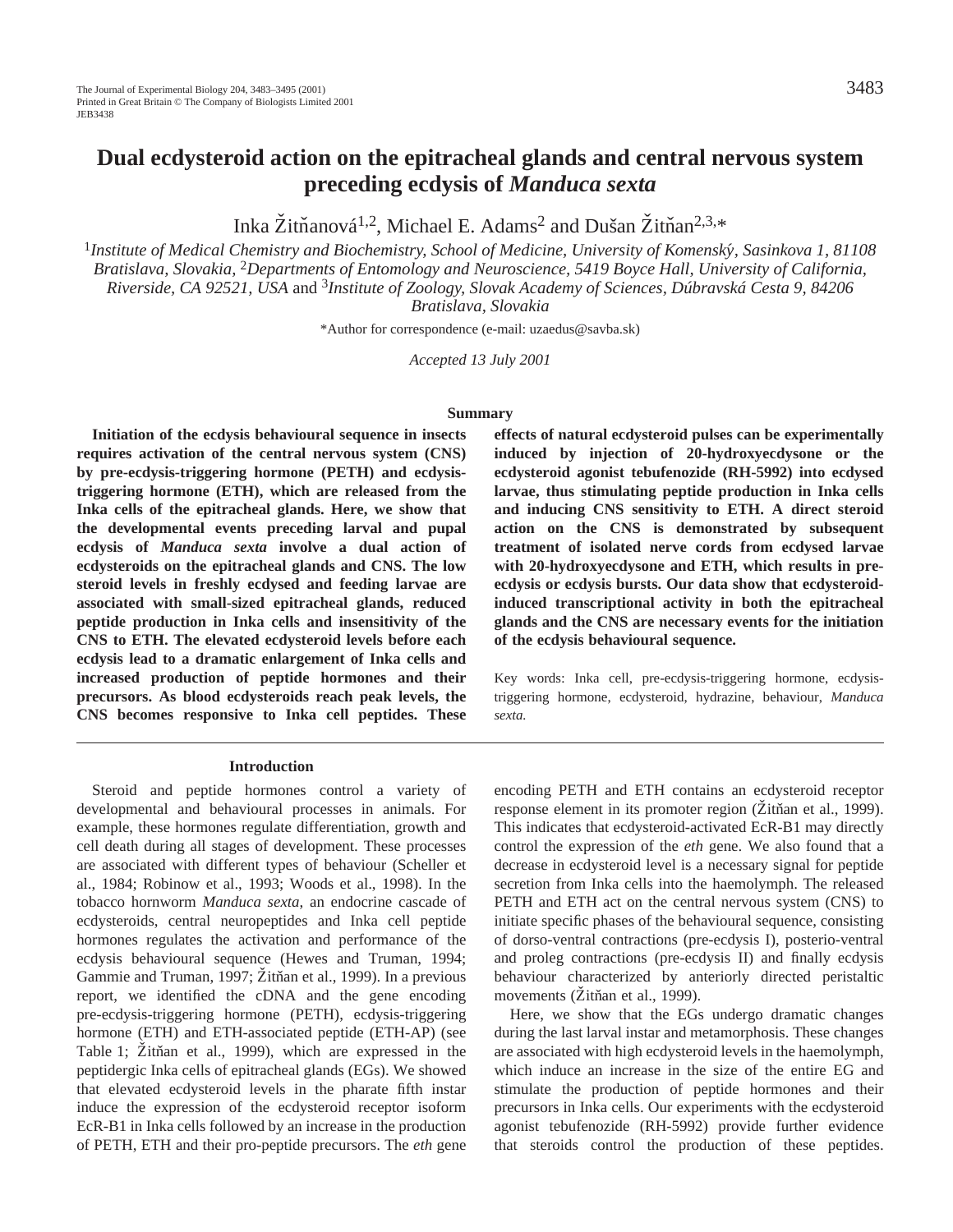

Fig. 1. The developmental stages investigated in this study. Fourth-instar larvae that developed a new cuticle 30 h before ecdysis (pharate fifthinstar larvae), last larval stage (fifth instar) just after ecdysis (day 0) and during feeding on days 1–4, wandering on days 5–6 (larvae that stop feeding and crawl to find a place for pupation) and post-wandering on days 7–9 (pharate pupae), freshly ecdysed pupae and pupae on days 1–5, developing adults on days 10 and 15, pharate adults 1 day prior to emergence and freshly ecdysed adults. The relative ecdysteroid titres shown in the trace were taken from Zitňan et al. (Zitňan et al., 1999), for pharate fifth-instar larvae, from the present study for fifth-instar larvae and pharate pupae and from Bollenbacher et al. (Bollenbacher et al., 1981) for pupal–adult development.

Developmental studies show that ETH induces pre-ecdysis and ecdysis behaviours only after the appearance of the highest ecdysteroid level in each instar. This behavioural responsiveness to ETH requires a direct action of ecdysteroid on the CNS, as determined by experiments *in vivo* and *in vitro*. The sensitivity of the CNS to Inka cell peptides could be repeatedly induced by administration of ecdysteroids or tebufenozide within one instar. Our results suggest that simultaneous ecdysteroid action on the EGs and the CNS is required for the activation of pre-ecdysis and ecdysis behaviour and successful shedding of the old cuticle.

# **Materials and methods** *Animals*

Larvae of the tobacco hornworm *Manduca sexta* (Sphingidae, Lepidoptera) were individually reared on an artificial diet (Bell and Joachim, 1976) at 26 °C under a 16 h:8 h light:dark photoperiod. In the present study, we used fourthinstar larvae which had developed a new cuticle (pharate fifthinstar larvae), fifth-instar larvae just after ecdysis on day 0, during feeding on days 1–4, wandering on days 5–6 and postwandering pharate pupae on days 7–9, freshly ecdysed pupae on day 0, pupae on days 1–5, developing adults on days 10 and 15, pharate adults 1 day prior to emergence and freshly ecdysed adults (Fig. 1). To identify the developmental stages of these animals, we used the following markers based on our own observations or as described previously (Copenhaver and Truman, 1982; Truman et al., 1980). Fourth-instar larvae show apolysis of the new cuticle around the spiracles at −36 h (36 h prior to ecdysis); initiation of slippage of the old head is indicated by accumulation of the moulting fluid in the prothorax at approximately −30 h; slippage of the head is complete at −27 to −28 h; the new mandibles show yellow pigmentation at −10 h and darken to a brown colour at −8 h; there is resorption of the moulting fluid and air appears in the old head capsule at −6 h. Pharate pupae show a yellowish coloration of the dorsal thorax at approximately −48 h; a pair of yellow dorsal bars on the metathoracic segment appears at −24 to −23 h and progressively develops to a dark brown colour at −12 to −10 h; resorption of the moulting fluid results in the shrinkage of the ventral and lateral larval cuticle on the first abdominal segment at −4 h, and this the forms a fold at −3.5 h.

### *Immunohistochemistry*

The morphology and developmental changes of the EGs were studied using wholemount double immunohistochemical staining with rabbit antisera to PETH or ETH (Zitňan et al., 1999) and fluorescein (FITC)-labelled goat antiserum to horseradish peroxidase (HRP; Jan and Jan, 1982). The latter antibody recognizes epitopes on membrane surface glycoproteins similar to those found on HRP, which is a good marker for the Inka cell and exocrine cell. The nuclear dye 4′,6′-diamino-2-phenylindole (DAPI; Sigma, St Louis, MO, USA) was used to identify adjacent cells and structures. EGs attached to trachei were dissected under phosphate-buffered saline (PBS) and fixed with 4 % paraformaldehyde in PBS (pH 7.4). Glands were taken from fifth-instar larvae at the following stages: 8 h before ecdysis, 5 min after ecdysis and on days 1–9 (Fig. 1). After washing in PBS containing 0.3 % Triton X-100 (PBST), the tissue was incubated with rabbit antiserum to either PETH or ETH (both diluted 1:1000) for 2 days at 4 °C, then washed with PBST and incubated for 4–8 h with a mixture of Cyan 3 (Cy3)-labelled goat anti-rabbit IgG (Jackson Immunoresearch Lab. Inc., West grove, PA, USA) and FITC-labelled goat antiserum to HRP. Washed EGs were mounted in 90 % glycerol with 0.1 mol  $l^{-1}$  NaHCO<sub>3</sub> (pH 8.5) and DAPI  $(2 \mu g \text{ ml}^{-1})$ . The glands were observed under a fluorescence microscope (Zeiss, Axiophot) using the triple bandpass filter for FITC (yellowish-green colour), Rhodamine/ Cy3 (red colour) and DAPI (blue colour) or an ultraviolet filter only for DAPI.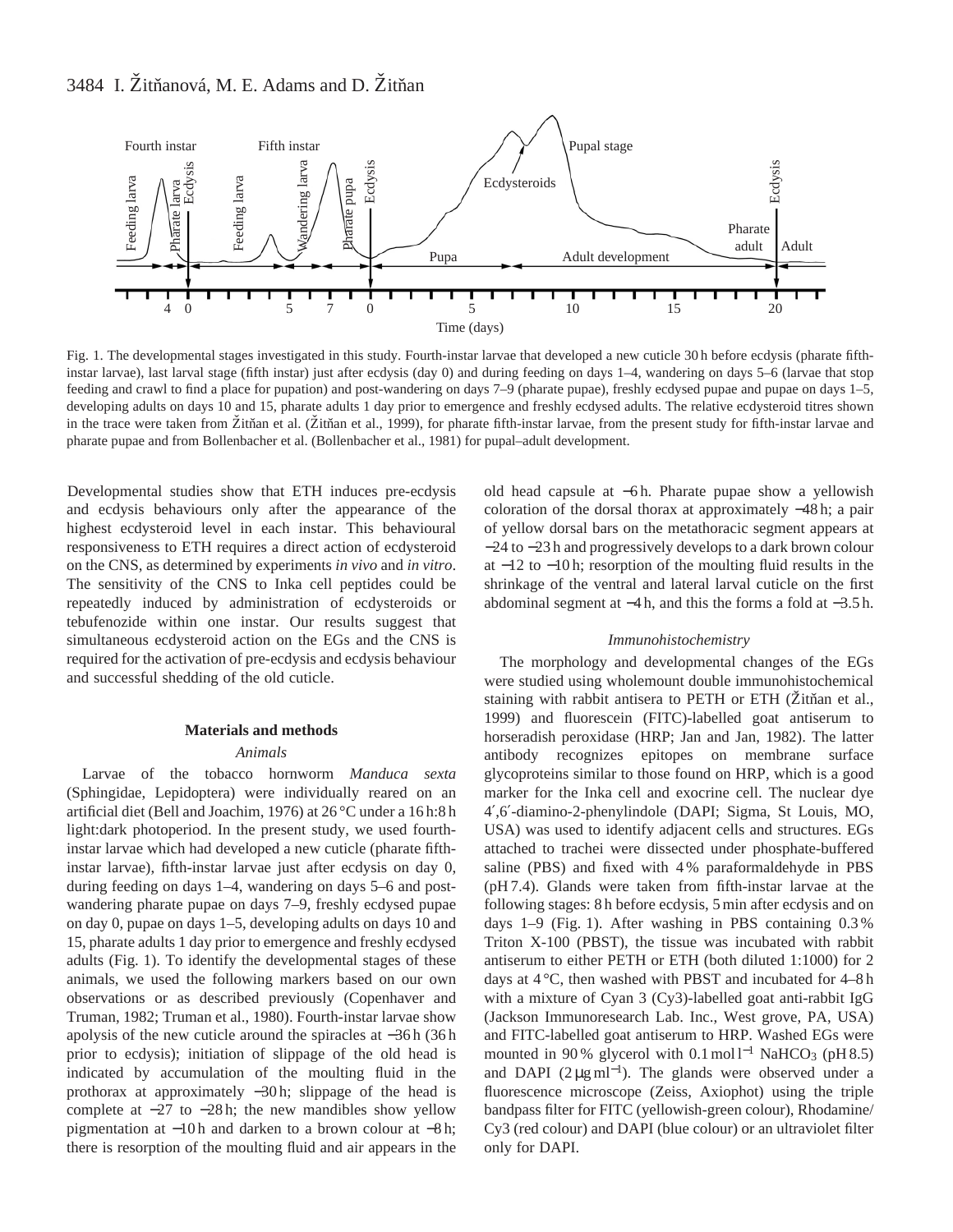### *Electrophysiology*

To demonstrate that ecdysteroids directly induce CNS sensitivity to ETH, nerve cords were dissected from feeding fifth-instar larvae on days 1–3 and incubated in Grace's medium (Gibco BRL) with  $20E (0.2 \mu g$  per  $200 \mu l$ ) for  $24-28 h$ . Control nerve cords were incubated in parallel in steroid-free Grace's medium. The CNS was then placed in fresh Grace's medium, and ETH (500 nmol l<sup>-1</sup>) was added to the bath. Induced burst activity was recorded with suction electrodes from the dorsal nerves of abdominal ganglia ( $\check{Z}$ itňan et al., 1996; Žitňan et al., 1999).

### **Results**

### *Developmental changes in epitracheal glands*

In most larvae, the EGs are attached to a large, ventrally directed tracheal tube associated with each spiracle. This amounts to one pair of EGs in the prothoracic segment and eight pairs in the abdominal segments, giving a total of 18 glands per animal (Žitňan et al., 1996). We used immunohistochemical staining to determine changes in their morphology and peptide immunoreactivity during development in the last larval, pupal and adult stages (Fig. 1). Wholemount staining with the nuclear dye DAPI and antisera to HRP and PETH or ETH showed that each EG is composed of four cells. Antisera to PETH and ETH reacted only with the peptidergic Inka cell, while the antiserum to HRP showed a strong reaction in the cytoplasm of the Inka cell and exocrine cell. The remaining two cells, here tentatively referred to as 'narrow' and 'canal' cells, were identified by DAPI staining (Fig. 2A–I). The largest of these four cells is the endocrine Inka cell, which has an irregularly shaped nucleus and extensive cytoplasm (Fig. 2A–I). It produces peptide hormones that trigger the ecdysis behavioural sequence through direct action on the CNS (Žitňan et al., 1996; Žitňan et al., 1999). Each of the three smaller gland cells had a quite distinct and characteristic morphology, but their function has not been determined. The 'narrow' cell with an elongated nucleus is usually located between the Inka cell and the exocrine cell (Fig. 2F–I). The latter cell, which has an amoeboid nucleus, projected a single cytoplasmic duct through a small canal cell into the tracheal lumen (Fig. 2C–F). The Inka cell was occasionally separated from the other gland cells (Fig. 2D,G). In very rare cases, two EGs were attached to the same trachea (Fig. 2G).

The EGs show considerable changes in size and shape during development in the last (fifth) larval instar (Fig. 2). At 8 h prior to ecdysis into the fifth instar, the entire EG was approximately 300 µm in diameter, and Inka cells displayed strong PETH and ETH immunoreactivity (Fig. 2A). This immunoreactivity disappeared completely at ecdysis, and the EGs were reduced in size to approximately  $150 \mu m$  in diameter (Fig. 2B). Weak PETH and ETH staining reappeared

Since it was difficult to dissect EGs from pupae and adults, we used sectioned tissue surrounding the spiracles from the following stages: pharate pupae 3 h before ecdysis and at the onset of ecdysis, pupae 5–15 min after ecdysis and on days 1–5, 10 and 15, pharate adults 1 day before ecdysis and adults 5–15 min after emergence. This tissue was fixed, embedded, sectioned and processed for immunohistochemical staining with the antisera to PETH or ETH, as described previously  $(Zitñan et al., 1999)$ .

### *Enzyme immunoassays*

To prepare samples for enzyme immunoassays, 3–4 sets of 20–40 EGs were dissected under PBS each day (1–9) during the fifth instar, heated to 90 °C for 5 min, homogenized in PBS and centrifuged at 10 000 *g*. Inka cell peptides and their precursors were fractionated by high-performance liquid chromatography (HPLC) using a Microsorb C4 column (Rainin Instruments, Woburn, MA, USA), as described previously  $(Z$ itñan et al., 1999). Peptide levels were quantified by enzyme immunoassays with antisera to PETH and ETH, as described previously (Kingan et al., 1997; Žitňan et al., 1999).

To determine total ecdysteroid titres, blood was collected 2–3 times each day during the fifth instar (*N*=5–11 for each time point), heated to  $90^{\circ}$ C for 5 min and centrifuged. Supernatants were subjected to enzyme immunoassays with an antiserum to ecdysone, as described previously (Kingan, 1989). To measure the ecdysteroid content of the largest prepupal peak, individual ecdysteroids in extracted blood serum were separated by HPLC using a Vydac C<sub>4</sub> column and 40 % methanol under isocratic solvent conditions. Ecdysteroid peaks were identified by enzyme immunoassays, and their elution times were compared with those of synthetic ecdysone and 20-hydroxyecdysone (20E; Sigma, St Louis, MO, USA).

### *Steroid treatment*

The ecdysteroid agonist tebufenozide (RH-5992) was used to measure the effects of ecdysteroid on the production of Inka cell peptides. The agonist was dissolved in 96 % ethanol, and 0.2, 1 or  $5 \mu g$  per 1– $5 \mu l$  was injected into larvae 10–30 min after ecdysis to the fifth instar. Control larvae were injected with the same amount of ethanol vehicle. After 20–22 h, the Inka cells were dissected under PBS, heated to 90 °C for 5 min, homogenized and centrifuged. Saline supernatants were used for enzyme immunoassay with the antiserum to ETH, as described previously (Kingan et al., 1997).

To study ecdysteroid-induced sensitivity to ETH, we injected 20E or tebufenozide into isolated abdomens or intact freshly ecdysed larvae. The abdomens of fifth-instar larvae 5 min to 3 h after ecdysis were ligated (between abdominal segments 1–2), and the head together with the thorax was cut off. These isolated abdomens were injected with  $30-50 \mu g$  of 20E followed by an injection of ETH (50–100 pmol) 1–2 days later, or the injections of 20E and ETH were repeated several times in the same isolated abdomens. Alternatively, intact ecdysed larvae were injected with tebufenozide (0.5–5 µg per 1–5 µl) followed by ETH (500 pmol) treatment 2 days later.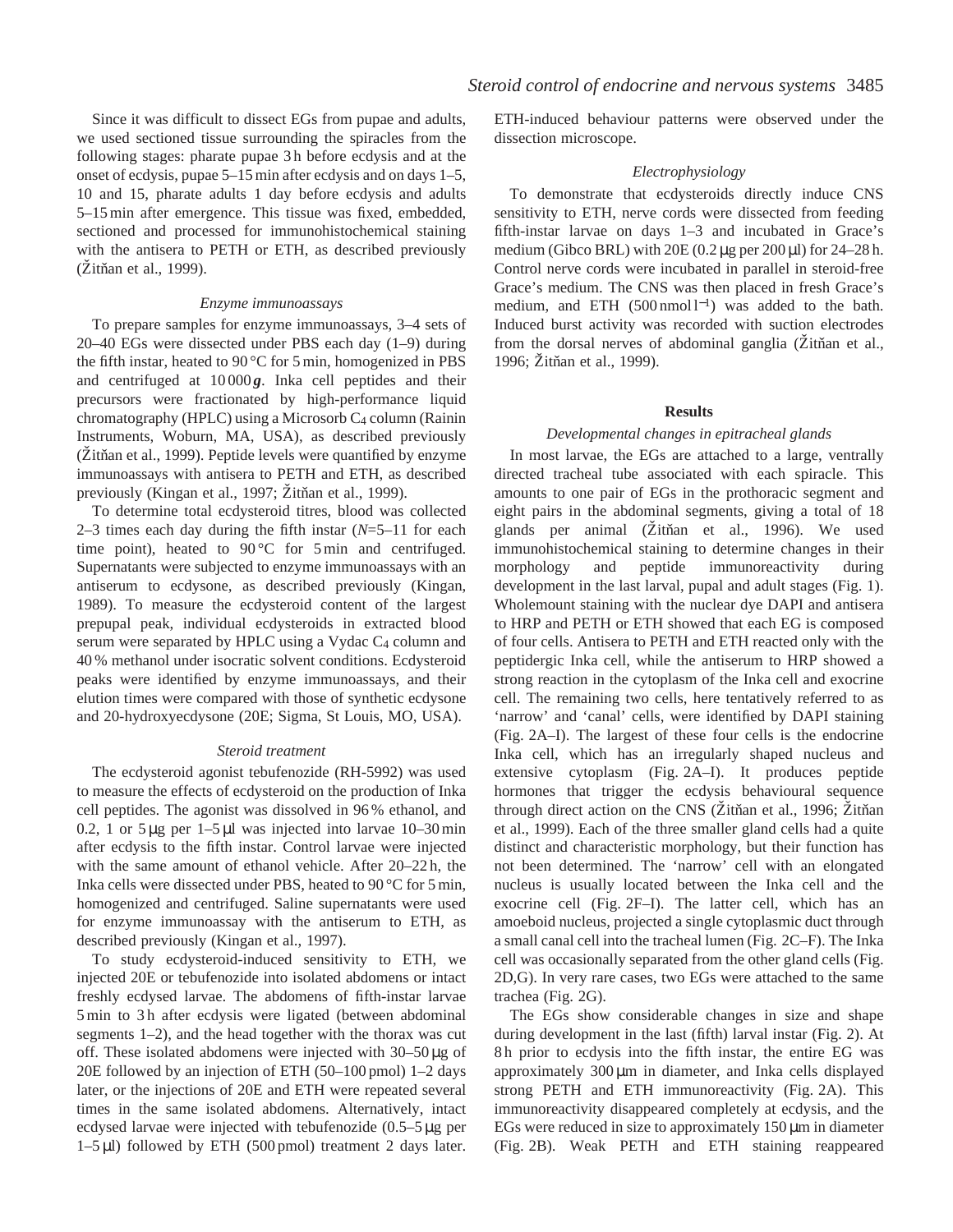Fig. 2. Double wholemount immunohistochemical staining of the epitracheal gland during the fifth instar of *Manduca sexta* larvae. Only Inka cells (large arrow) were double-labelled by the pre-ecdysis-triggering hormone (PETH) and horseradish peroxidase (HRP) antisera (orange-red colour), while exocrine cells (large arrowhead) reacted just with the FITC-labelled HRP antiserum (yellowish-green colour). The 'narrow' (small arrow) and 'canal' (small arrowheads) cells plus tracheal cells were revealed by nuclear DAPI dye (blue colour). (A) Strong PETHimmunoreactivity (IR) was detected in Inka cells 8h before ecdysis into the fifth instar; (B) this staining disappeared completely 5 min after ecdysis. (C,D) Weak PETH-IR was again detected in feeding larvae on day 1 and increased on day 3. (E,F) The Inka cells of wandering larvae (days 5, 6) subsequently showed stronger staining as the entire glands increased in size. (G–I). The epitracheal glands reached maximal size 1–2 days prior to pupal ecdysis (days 8–9). Note that the duct process was quite long and obvious in the feeding and wandering stages (C–F), but was reduced in size 1–2 days prior to ecdysis (A,G–I). (G) A rare case of two Inka cells with one set of gland cells attached to the same trachea. Another separated set of gland cells was attached to the opposite side of this trachea. Days 1–9 refer to days after ecdysis into the fifth instar. Scale bar,  $100 \,\mu m$ .



approximately 24 h after ecdysis (Fig. 2C). In feeding larvae on days 1–4, the EGs gradually increased in size (up to 300 µm in diameter) and the Inka cells showed progressively stronger peptide immunoreactivity (Fig. 2D). The EGs of wandering larvae on days 5 and 6 (larval mass  $10-12$  g) showed only a slight increase in size (up to  $350 \mu m$  in diameter). Although the mass of pharate pupae on days 7–9 gradually decreased to  $6-8$  g, the EGs reached their maximal size, up to  $570 \,\mu m$  in diameter (Fig. 2G–I), corresponding to increased ecdysteroid

levels. Interestingly, a cytoplasmic process projecting from the exocrine cell was long and very obvious in the feeding and wandering stages, but was greatly reduced or invisible in pharate larvae and pupae (Fig. 2A,G–I). The size increase of the EGs and the reduction of the duct process correlated with the appearance of high ecdysteroid levels in the haemolymph, suggesting that steroid hormones may control these developmental changes.

We also examined changes in the EGs during pupal and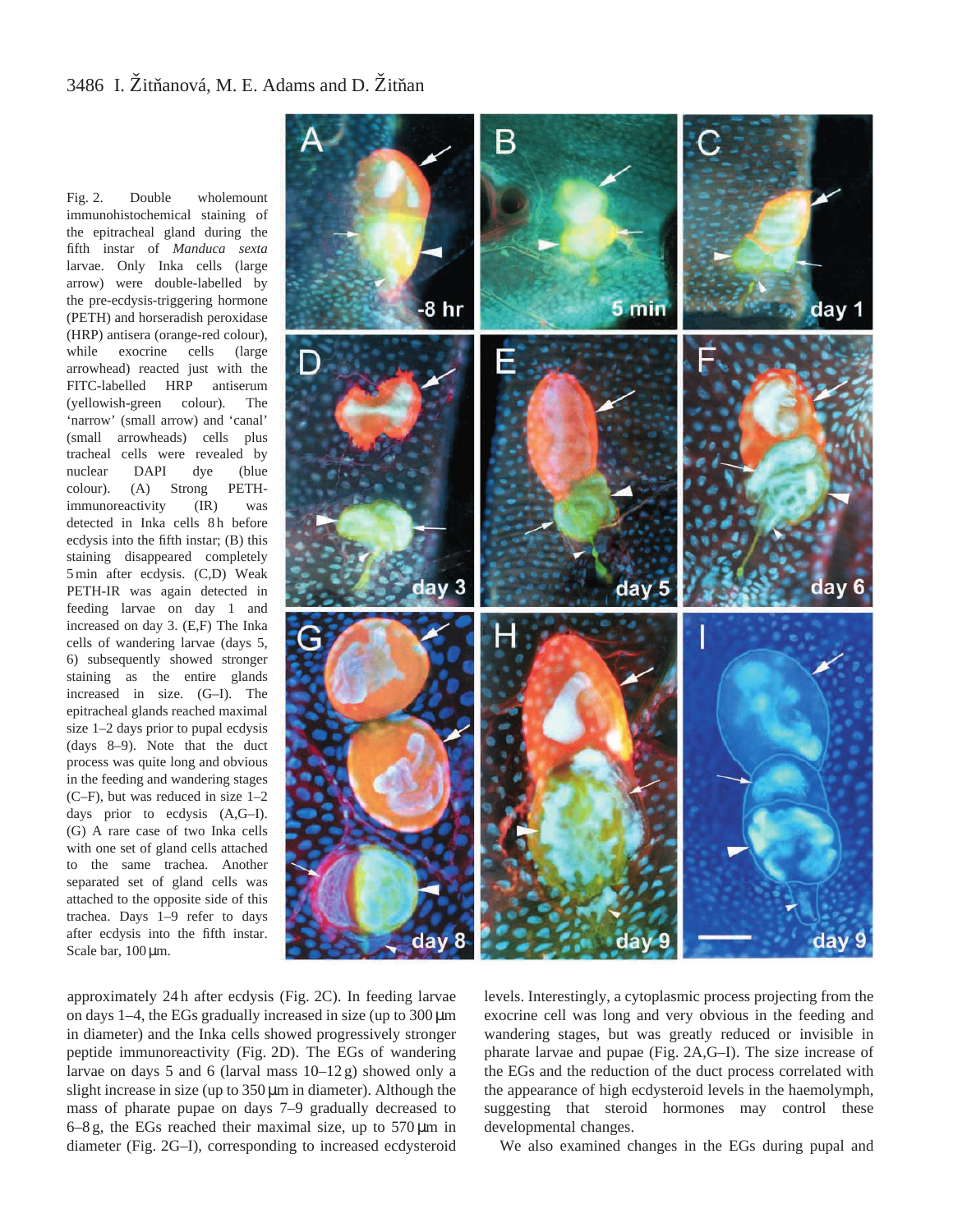

Fig. 3. Changes in ecdysis-triggering hormone (ETH)-immunoreactivity (IR) in sections of epitracheal glands during pupal and adult development. (A) The Inka cell showed very strong ETH staining (red colour) in pharate pupa approximately 3 h before ecdysis. (B) At the onset of pupal ecdysis, all gland cells decreased in size and most staining disappeared from the Inka cell. (C) Strong ETH-IR was again observed in the pupal Inka cell on day 3, but the other gland cells degenerated. (D) High peptide levels persisted in Inka cells throughout adult development, as indicated by strong ETH-IR in the pharate adult 1 day before ecdysis. (E) Adult ecdysis was associated with a marked decrease in ETH staining. Scale bar, 150 µm.

adult development. Approximately 3 h before ecdysis, the EGs of pharate pupae were large, and the Inka cells showed strong PETH and ETH immunoreactivity. The pattern of ETH immunoreactivity is shown in Fig. 3A. At the onset of pupal ecdysis, the EGs were reduced in size and peptide staining was largely depleted. Weaker immunoreactivity was restricted to the periphery of Inka cells (Fig. 3B) and disappeared completely 5–15 min after ecdysis. Weak PETH and ETH staining reappeared in Inka cells approximately 6 h after pupal ecdysis. During the following 1–3 days, the Inka cells showed increased immunoreactivity, while the other gland cells degenerated completely (Fig. 3C). Strong peptide staining was detected during adult development (Fig. 3D), but considerably decreased after adult emergence. However, residual immunoreactivity usually remained in the Inka cells 5–15 min after eclosion (Fig. 3E). These data suggest that the Inka cells produce and store PETH and ETH throughout the intermoult period but that their content is released at each ecdysis.

# *Developmental profile of peptide expression in Inka cells*

We used enzyme immunoassays to examine the relationship between Inka cell size, peptide production and blood ecdysteroid levels (Fig. 4) in the last larval stage (fifth instar). Total ETH immunoreactivity (ETH-IR), which includes ETH and all precursors, was very low on day 1, but slowly increased on days 2–4 (Fig. 4A). A marked increase in peptide production occurred on day 5 (wandering stage) after the prewandering total ecdysteroid peak, and a second even more dramatic rise in peptide content was detected after the prepupal ecdysteroid peak on day 7. ETH-IR reached its highest levels (approximately 10 pmol per cell) in pharate pupae on day 9 (Fig. 4A).

We also measured changes in levels of HPLC-isolated PETH, ETH and their precursors containing PETH-ETH (PE), ETH-ETH-AP (EA) and PETH-ETH-ETH-AP (PEA) in Inka cells. The sequences of these peptides and precursor forms are shown in Table 1. The production of these peptides increased following ecdysteroid peaks in the blood (Fig. 4B,C). During the entire last larval instar, levels of PETH were always higher than those of ETH, since some of the latter peptide remained in the unprocessed form EA (Fig. 4C). The levels of peptide precursors varied in different stages, apparently depending on the rate of peptide synthesis and processing. In stages with low steroid concentrations on days 1–3, levels of precursor peptides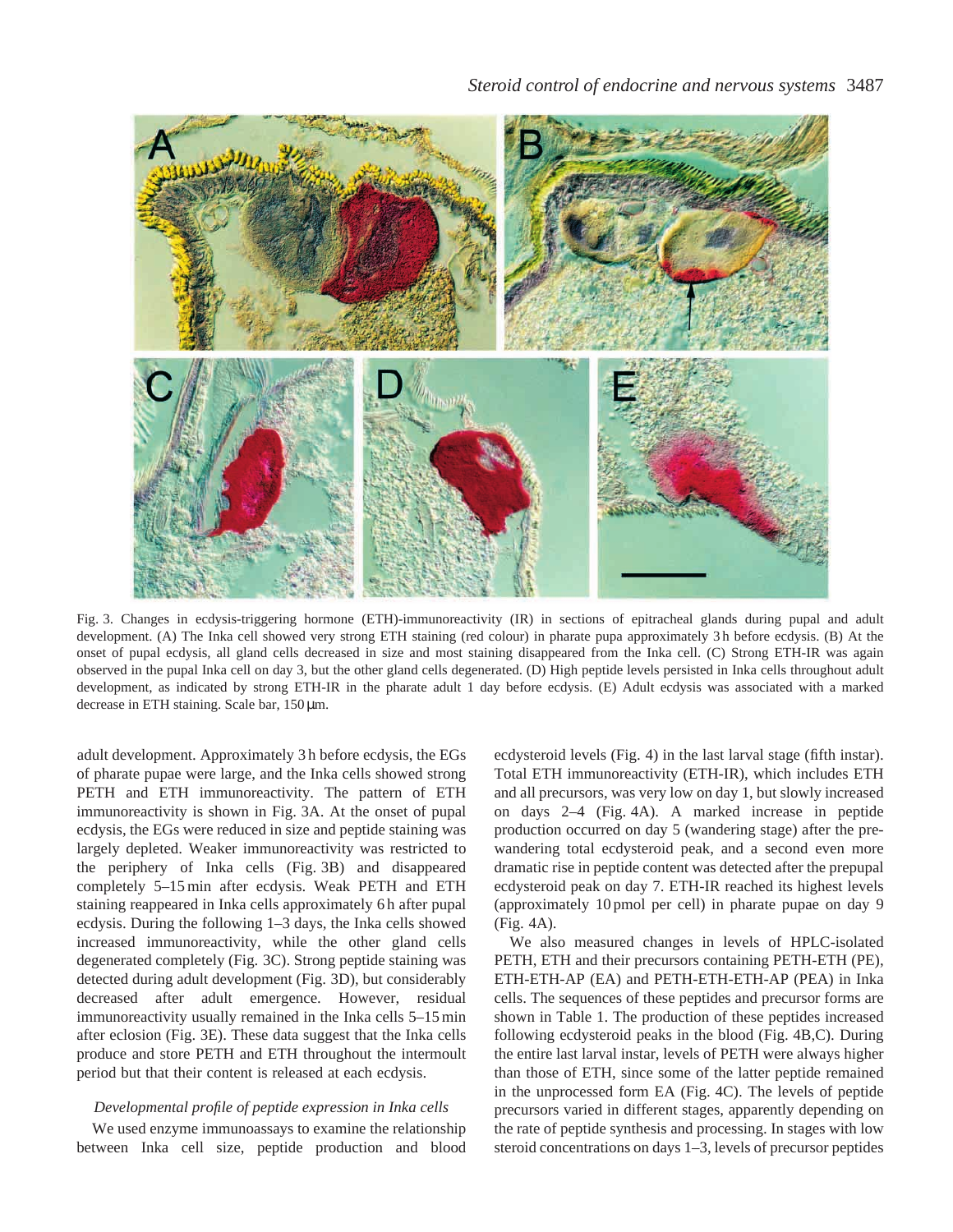3488 I. Žitňanová, M. E. Adams and D. Žitňan



were low or declined, while their production increased markedly after each steroid peak (Fig. 4C). The levels of PETH, ETH and EA were highest in pharate pupae on day 9 (Fig. 4B,C), but amounts of remaining two precursors (PE and PEA) declined as a result of peptide processing (Fig. 4C).

Details of the levels of PETH, ETH and their precursors in

Fig. 4. Correlation between natural ecdysteroid titres and peptide production in Inka cells. (A) Total pre-ecdysis-triggering hormone (PETH)-immunoreactivity and ecdysis-triggering hormone (ETH) immunoreactivity (IR) were low following ecdysis into the fifth instar, but increased considerably after the two ecdysteroid peaks appeared in the haemolymph and reached their highest levels on day 9. Total ETH-IR represents the levels of active ETH plus all precursor forms containing this peptide. The ratio of ecdysone to 20 hydroxyecdysone (20E) in the second (prepupal) peak was 1:20. (B,C) Elevation of ecdysteroid levels in the haemolymph was associated with a marked increase of the levels of isolated active hormones (PETH and ETH), and their precursor forms (PE, EA, PEA) in Inka cells. (B) Levels of isolated PETH were higher than those of ETH because some of the ETH contained the precursor EA. Levels of the two precursors (PE and PEA) decreased before pupal ecdysis on days 8–9, indicating peptide processing (C). Each ecdysteroid and peptide determination represents the mean  $\pm$  s.D. of 4–11 samples, but the standard deviations were too small to be included in the figure. Note the difference in scale in C.

Inka cells and of the concentrations of blood ecdysteroids during each day of the last larval instar are shown in Fig. 5. During the feeding stage on days 1–4, peptide and steroid levels were low (Fig. 5A,B). The difference between the production of PETH and ETH was very pronounced at this time, since ETH represented only 6–28 % of the total ETH-IR, while the remaining 72–94% was made up of incompletely processed precursor forms. Peptide expression increased markedly after the appearance of ecdysteroid peaks in the haemolymph (Fig. 5B,C). In particular, levels of PETH and ETH were much higher than during the feeding stage (ETH represented 54–63 % of the total ETH-IR). Precursor levels showed a less dramatic increase, indicating that they were rapidly processed into active peptides (Fig. 5C).

To identify the ecdysteroids present in the largest prepupal peak, we separated blood ecdysteroids by HPLC and assayed each peak by ecdysone immunoassay. The elution times of immunoreactive steroids were compared with those of synthetic ecdysone and 20E. Our assays showed that the ratio of ecdysone to 20E is 1:20 in the prepupal peak (Fig. 4A).

## *Steroid-induced peptide expression in Inka cells*

To test whether ecdysteroids actually cause increased peptide expression in Inka cells, we used the ecdysteroid agonist tebufenozide, which mimics the action of 20E and is more stable and effective than natural ecdysteroids (Dhadialla at al., 1998). Freshly ecdysed larvae with depleted stores of PETH and ETH were injected with tebufenozide (0.2, 1 or 5µg), and peptide production in Inka cells was determined 20–22 h later by enzyme immunoassay with the antiserum to ETH. Tebufenozide treatment resulted in an approximately two-  $(0.2 \mu g)$  and threefold (1–5µg) increase in ETH-IR compared with control animals (Fig. 6). These results support the evidence that ecdysteroids induce expression of Inka cell hormones.

# *Steroid-induced CNS sensitivity to ETH* in vivo

To investigate the appearance of CNS sensitivity to ETH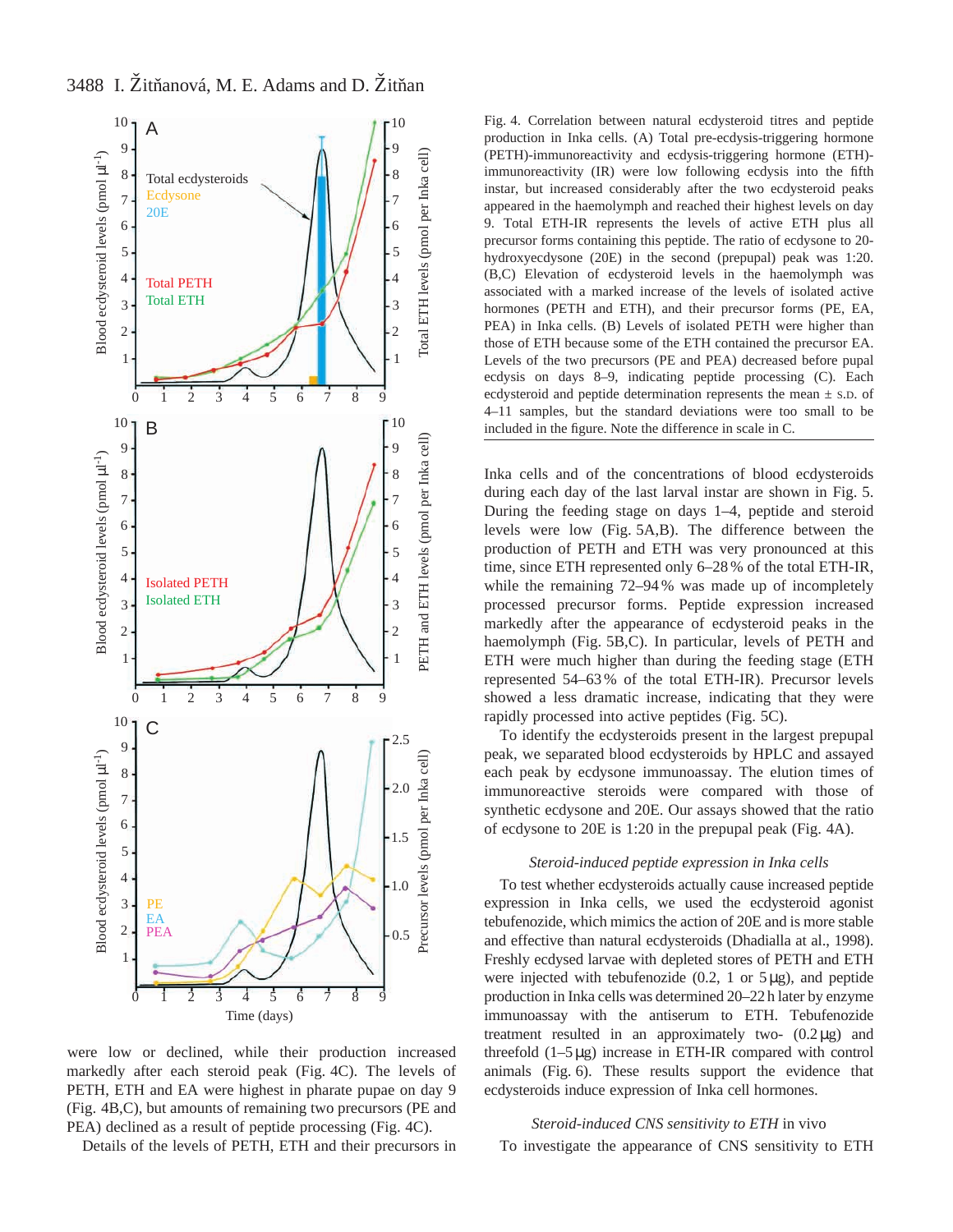Table 1. *Amino acid sequences of fully processed peptides (PETH, ETH and ETH-AP) and three precursor forms containing the sequences of PETH and ETH (PE), ETH and ETH-AP (EA) and PETH, ETH and ETH-AP (PEA)*

| <b>PETH</b> |                                                                                                   |                                            | SFIKPNNVPRV-NH2 |  |
|-------------|---------------------------------------------------------------------------------------------------|--------------------------------------------|-----------------|--|
| <b>ETH</b>  |                                                                                                   | SNEAISPFDOGMMGYVIKTNKNIPRM-NH <sub>2</sub> |                 |  |
| ETH-AP      | NYDSENRFDIPKLYPWRAENTELYEDDAOPTNGEEINGFYGKORENM-OH                                                |                                            |                 |  |
| PE.         | SFIKPNNVPRVGRSNEAISPFDQGMMGYVIKTNKNIPRM-NH <sub>2</sub>                                           |                                            |                 |  |
| EA          |                                                                                                   | SNEAISPFDOGMMGYVIKTNKNIPRMGRR-             |                 |  |
|             | NYDSENRFDIPKLYPWRAENTELYEDDAOPTNGEEINGFYGKORENM-OH                                                |                                            |                 |  |
| <b>PEA</b>  | SFIKPNNVPRVGRSNEAISPFDOGMMGYVIKTNKNIPRMGRR-<br>NYDSENRFDIPKLYPWRAENTELYEDDAOPTNGEEINGFYGKORENM-OH |                                            |                 |  |
|             |                                                                                                   |                                            |                 |  |

Processing and amidation sequences are underlined.

These peptides were identified in Inka cell extracts (Žitňan et al., 1999).

ETH, ecdysis-triggering hormone; PETH, pre-ecdysis-triggering hormone.

Latency Pre-ecdysis Duration Ecdysis Duration Natural ecdysis *N* (min) Yes No (min) Yes No (min) Yes No Pharate larvae, 50–100 pmol ETH –30 to −29 h 16 8–12 16 – 56±6 – 16 – 16 −  $-28$  to  $-20$  h 25 7–11 25 – 52±11 19 6 13±6 22 3 –10 to −6 h 60 5–10 60 – 39±5 57 3 43±12 – 60 Pharate pupae, 200–300 pmol ETH  $-46$  to  $-40$  h 10 62±8 s and the set of  $\frac{8}{2}$  19±4 10 −  $-30$  to  $-25$  h 9 45±3 9 − 23±5 9 −  $-24$  to  $-20$  h 10 42±6 10 − 35±8 10 −  $-12$  to  $-4$  h 12  $34\pm5$  12 − 52±13 − 12 Values are means  $\pm$  s.D. ETH, ecdysis-triggering hormone.

Table 2. *Stage-dependent responses of pharate larvae and pharate pupae to injection of ETH*

during larval development, feeding fourth-instar and pharate fifth-instar larvae were injected with ETH (50–100 pmol), and the induced latencies and durations of the ecdysis behavioural sequence were observed under the dissection microscope. Feeding fourth-instar larvae on days 1–3 showed no specific response to ETH injection (*N*=17). Larvae became responsive to ETH injection when ecdysteroid titres reached peak levels, which was indicated by an accumulation of moulting fluid in the prothorax and slippage of the old head capsule at approximately −30 h (Zitňan et al., 1999). Injection of ETH into pharate larvae at −30 to −29 h (*N*=9) induced, in 7–12 min, pre-ecdysis behaviour that lasted for 40–70 min (56±6 min, mean ± S.D., *N*=16). After head slippage had been completed at approximately −28 h, most pharate larvae responded to ETH treatment by performing the entire ecdysis behavioural sequence. In pharate larvae with increased ecdysteroid levels at −28 to −20 h, ETH induced pre-ecdysis contractions in 8–11 min (*N*=25) that lasted for 40–70 min (53±11 min, mean  $\pm$  s.D.,  $N=25$ ). 19 out of 25 larvae then initiated ecdysis movements, which lasted for  $3-37$  min ( $13\pm6$  min, mean  $\pm$  s.D., *N*=19) and ceased. Most of these larvae (22 out of 25) again displayed the natural ecdysis behavioural sequence at the expected time (1 day later), which resulted in shedding of the old cuticle (Table 2; Fig. 7). In pharate larvae with low ecdysteroid levels at −10 to −6 h (yellow-brown mandibles), ETH induced strong pre-ecdysis in 5–10 min (*N*=60) and then, 30–55 min (39 $\pm$ 5 min, mean  $\pm$  s.D.) later, most larvae (57 out of 60) showed ecdysis contractions for  $25-70$  min (43 $\pm$ 12 min, mean  $\pm$  s.p.), but failed to ecdyse. None of these animals resumed these behaviour patterns, and they became permanently trapped in their old cuticle (Table 2; Fig. 7).

Following ecdysis, fifth-instar larvae and pharate pupae on days 1–9 were injected with 200–300 pmol of ETH to observe induced pre-ecdysis and ecdysis behaviour. Feeding and wandering larvae on days 1–6 showed no obvious response to ETH treatment (*N*=23) until blood ecdysteroid levels increased to a maximum in pharate pupae on day 7 at approximately −48 h (Table 2; Fig. 7). Injection of ETH into pharate pupae with a yellowish thorax at −46 to −40 h ( $N=10$ ) or −30 to −25 h (*N*=9) induced ecdysis contractions within 50–86 min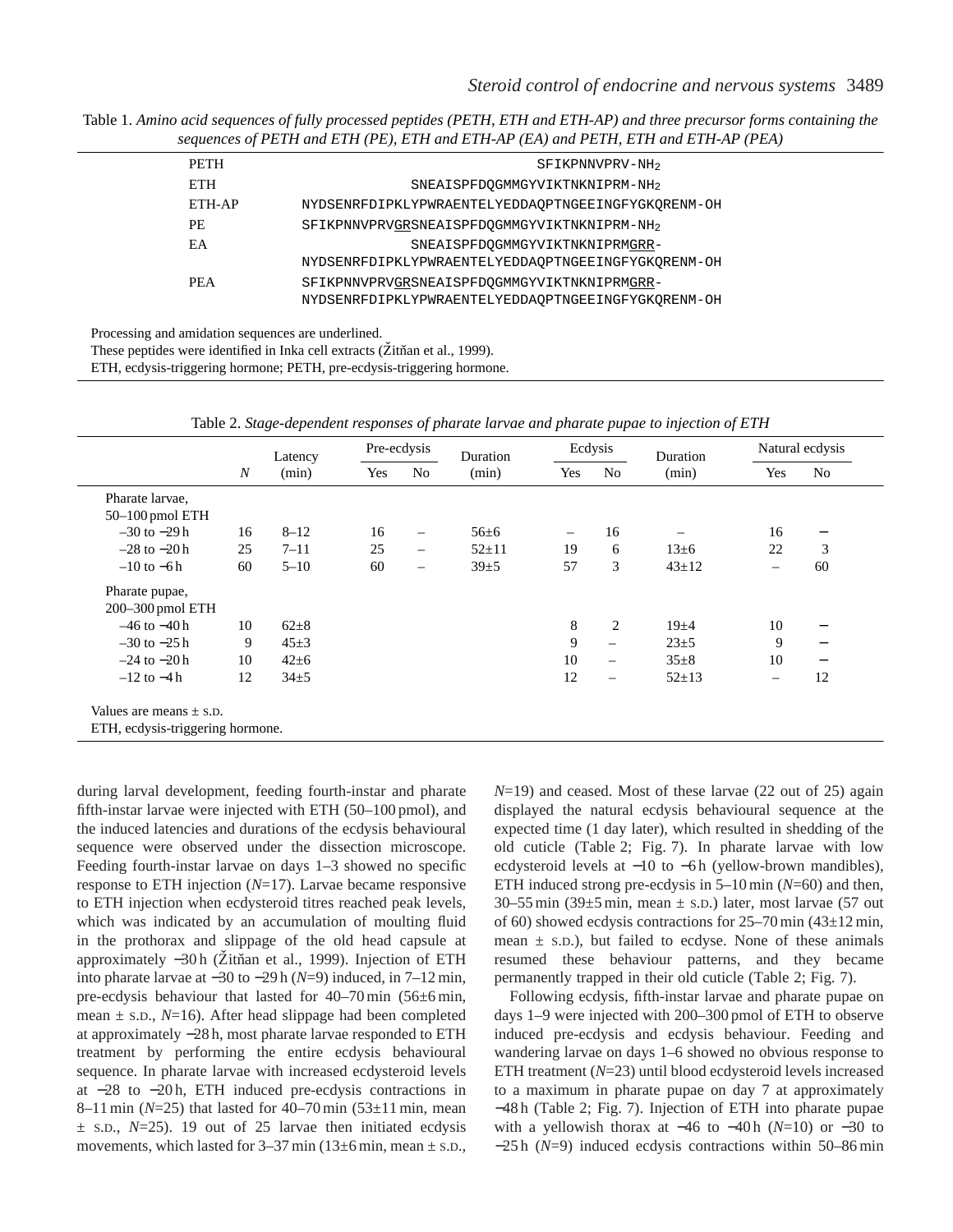$(62\pm18 \text{ min}, \text{ mean } \pm \text{ s.D.})$  or 40–50 min  $(45\pm3 \text{ min}, \text{ mean } \pm \text{ s.})$ S.D.), respectively, in 17 out of 19 individuals tested. Two animals failed to initiate this behaviour. In all pharate pupae at −24 to −20 h (yellow bars on thorax; *N*=10), ETH induced ecdysis behaviour in 33–50 min  $(42\pm5 \text{ min}, \text{ mean } \pm \text{ s.D.})$ . However, none of the pharate pupae described above showed pre-ecdysis behaviour, and ecdysis contractions were restricted

To test this, freshly ecdysed intact or abdomen-ligated fifthinstar larvae were injected with 30–50 µg of 20E, and the induction of CNS sensitivity was checked by injection of ETH (50–100 pmol) 1–2 days later. Intact larvae rapidly metabolised injected 20E (Koolman and Karlson, 1985), so this treatment did not induce CNS sensitivity to ETH (*N*=8). Since degradation of the injected steroid was reduced in isolated abdomens, they showed sensitivity to ETH within 1–2 days in 10 out of 11 individuals. In these steroid-treated isolated abdomens, injection of ETH induced strong pre-ecdysis behaviour, within 5–15 min, lasting for 30–40 min (36±2 min, mean ± S.D., *N*=10). Further ETH treatment 1–2 days later had no effect or caused only weak and short pre-ecdysis behaviour (Fig. 8A). Another group of ecdysed and ligated larvae (*N*=12) was injected with  $20E(50 \mu g)$  followed by ETH injection (100 pmol) 2 days later, which induced (in 5–15 min) strong pre-ecdysis contractions for  $35-50$  min  $(44\pm3$  min, mean  $\pm$ S.D.). When contractions ceased, the steroid and peptide injections were repeated twice more, and these always led to pre-ecdysis contractions. All isolated abdomens (*N*=12) initiated strong pre-ecdysis behaviour within 8–18 min, and this lasted for 40–60 min  $(52\pm2 \text{ min}, \text{ mean } \pm \text{ s.D.})$  with occasional weaker contractions persisting for up to an

to the last 2–5 abdominal segments. Approximately 1–2 days later, all these animals initiated ecdysis at the expected time and completely or partially shed their old cuticle (Table 2; Fig. 7). All pharate pupae injected with ETH at −12 to −4 h (brown bars on thorax; *N*=12) showed weak dorsoventral contractions (pre-ecdysis) within 5–7 min, followed by strong ecdysis contractions of all abdominal segments, which were initiated 28–40 min  $(34\pm5 \text{ min}, \text{ mean } \pm \text{ s.D.})$  after peptide treatment and lasted for  $35-90 \text{ min}$  ( $52\pm13 \text{ min}$ , mean  $\pm$  s.p.). Thus, as animals approached the time of natural pupation, latencies from ETH injection to the onset of ecdysis behaviour became progressively shorter and the duration of ecdysis movements increased. However, all animals injected at −12 to −4 h, after ecdysteroid levels had declined, failed to ecdyse and they never initiated this behaviour again (Table 2; Fig. 7). These results indicate that high ecdysteroid levels in pharate larvae and pupae induce CNS sensitivity to ETH.

Fig. 5. Blood ecdysteroid levels and expression of pre-ecdysistriggering hormone (PETH), ecdysis-triggering hormone (ETH) and their precursors in Inka cells during the last larval instar. (A-C) Throughout the fifth instar, PETH levels were higher than those of ETH and their precursors. (A,B) Differences in levels between PETH and ETH were very obvious during the feeding stage on days 1–4, when only 6–28 % of the total ETH immunoreactivity (ETH-IR) was active ETH and the remaining 72–96 % was represented by different unprocessed precursor forms. (B) Levels of ETH and its precursors increased after the pre-wandering steroid peak. (C) Both active peptides and their precursors reached their highest levels after the prepupal peak, when 54–63 % of the total ETH-IR represented ETH. Each peptide determination represents the mean + S.D. of 3–4 sets of 20–40 epitracheal glands. Each ecdysteroid determination represents the mean  $\pm$  s.D. of 5–11 haemolymph samples. Note the differences in scale between A, B and C.

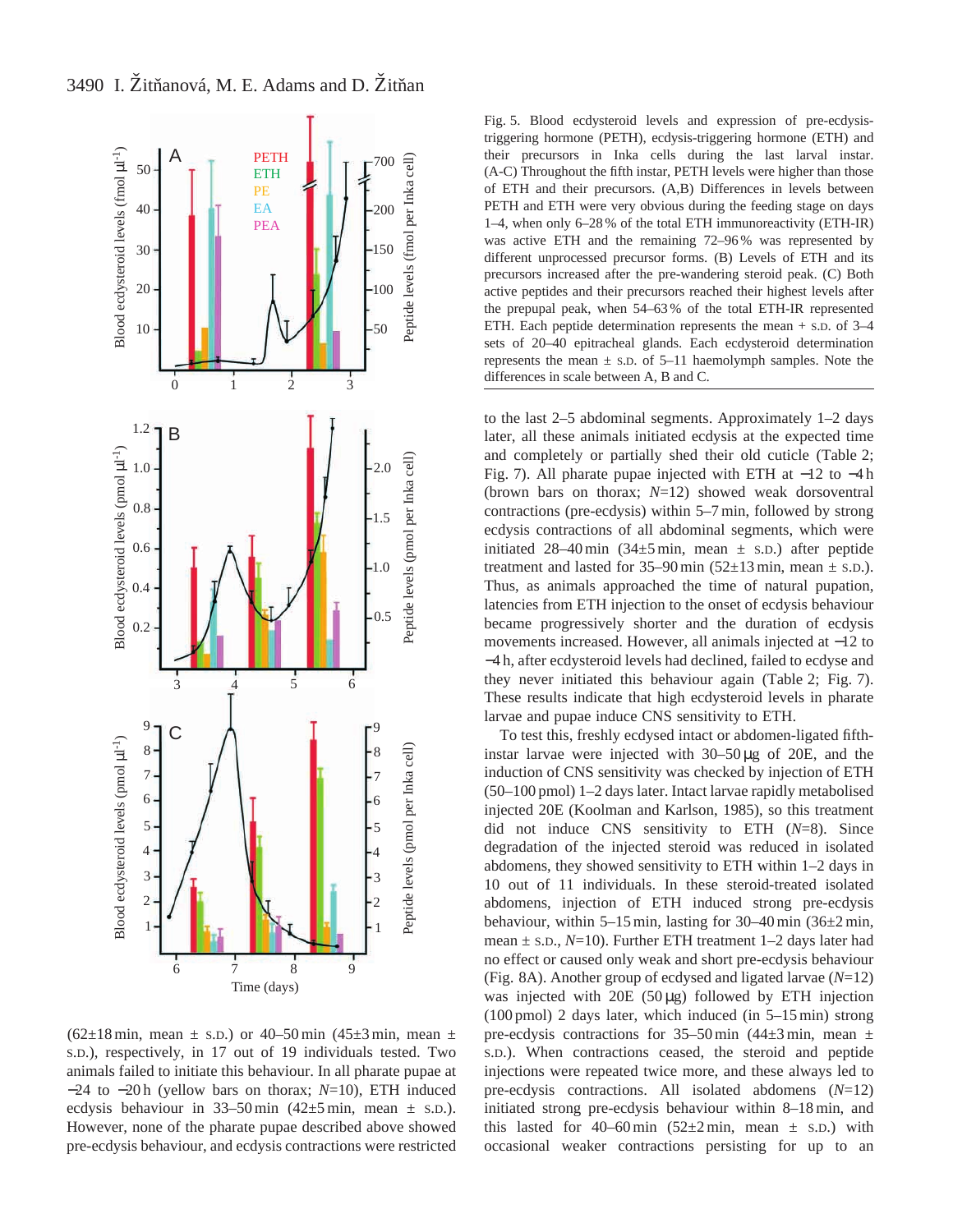

Fig. 6. Increased production of ecdysis-triggering hormone (ETH) immunoreactive peptides (ETH-IR) induced by the ecdysteroid agonist tebufenozide. Injection of this compound  $(0.2 \text{ or } 1-5 \mu g)$  into freshly ecdysed fifth-instar larvae increased the production of ETH and precursor peptides within 20–22 h compared with control larvae (*C*). Each histogram represents the amount of ETH-IR per Inka cell expressed as the mean  $+$  s.p. of 10 control larvae, plus seven  $(0.2 \mu g)$ and 21 (1–5 µg) tebufenozide-treated larvae, respectively.

additional 30–60 min. Thus, repeated injections of 20E followed by ETH induced pre-ecdysis behaviour three times within 6 days in the same instar (Fig. 8B). Isolated abdomens failed to show ecdysis contractions since the brain and subesophageal ganglion are required for activation of this type of behaviour by ETH (Žitňan and Adams, 2000).

To examine ecdysteroid-induced responsiveness of intact

# *Steroid control of endocrine and nervous systems* 3491

animals to ETH, we performed similar experiments with the ecdysteroid agonist tebufenozide, which is metabolized more slowly than 20E. Injection of tebufenozide  $(5 \mu g)$  into freshly ecdysed larvae caused the production of new cuticle and slippage of the old head capsule in six out of 10 larvae within 1–2 days. A subsequent injection of ETH (500 pmol) into larvae that had developed new cuticle induced pre-ecdysis contractions within 7–15 min (*N*=6). Four of these larvae switched to ecdysis behaviour 55–75 min later, and this persisted for up to 1 h (Fig. 8C). Injection of smaller amounts of tebufenozide  $(500 \text{ ng}$  to  $2.5 \mu g)$  followed by ETH (300–500 pmol) treatment 2 days later induced only very weak or weak pre-ecdysis contractions (*N*=9).

## *Steroid-induced CNS sensitivity to ETH* in vitro

To demonstrate that ecdysteroids induce CNS sensitivity to ETH in ecdysed or feeding larvae, isolated nerve cords from fifth-instar larvae on days 1–3 (*N*=12) were incubated individually for  $24-28h$  with  $0.2 \mu$ g of  $20E$  in  $100 \mu$ l of Grace's medium. These nerve cords were then treated with ETH (300–500 nmol  $l^{-1}$ ), which induced pre-ecdysis or ecdysis bursts in 10 out of 12 preparations (Fig. 9). Interestingly, preecdysis bursts were recorded in the dorsal and ventral nerves of only three nerve cords (Fig. 9A). Most nerve cords (*N*=7) did not show obvious pre-ecdysis burst patterns (Fig. 9B), but after incubation with ETH for 40–55 min proceeded to show normal ecdysis bursts (Fig. 9C). Two remaining nerve cords failed to display any behavioural bursts. Treatment of five



Fig. 7. The appearance of central nervous system (CNS) sensitivity to ecdysis-triggering hormone (ETH) associated with natural ecdysteroid pulses before larval and pupal ecdysis. Pharate fifth-instar larvae and pharate pupae become sensitive to ETH injection approximately 30 and 48 h before natural ecdysis, respectively (−30 and −48 h, arrowheads) when ecdysteroids reach peak levels. Grey areas depict the periods in pharate larvae (−28 to −20 h) and pharate pupae (−46 to −20 h) with increased ecdysteroid levels during which ETH injection induces the ecdysis behavioural sequence. Since the old cuticle is not sufficiently digested at this time, these animals fail to ecdyse. However, their ecdysteroid levels are sufficient to recover CNS sensitivity to ETH. After steroids levels decline 1 day later, the natural release of Inka cell peptides activates the entire behavioural sequence, and most animals ecdyse normally at the expected time (short arrow). Black areas depict the periods (pharate larvae at −10 to −6 h and pharate pupae at −12 to −4 h) during which ETH triggers strong and long-lasting ecdysis contractions, but these animals fail to ecdyse. Since, at these stages, ecdysteroid levels are too low to induce CNS sensitivity to Inka cell peptides, these animals never resume pre-ecdysis behaviour and remain trapped in the old cuticle. See text and Table 2 for details. Relative ecdysteroid levels are from Žitňan et al. (Žitňan et al., 1999) and the present study.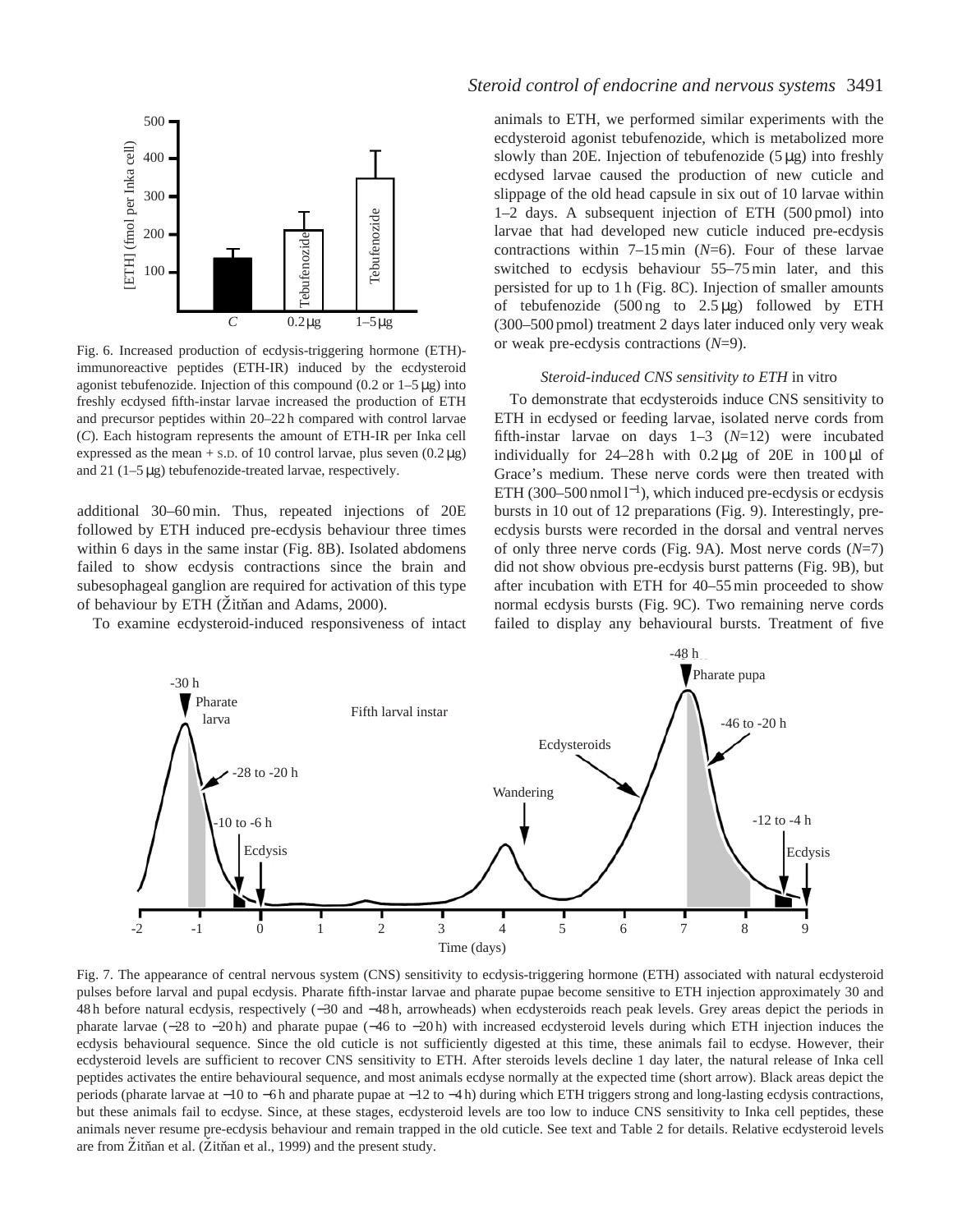3492 I. Žitňanová, M. E. Adams and D. Žitňan



Fig. 8. Effects of 20-hydroxyecdysone (20E) or the ecdysteroid agonist tebufenozide (RH-5992) on sensitivity to ecdysis-triggering hormone (ETH) in freshly ecdysed fifth-instar larvae or isolated abdomens. (A) Injection of 20E (arrowhead) induced sensitivity of isolated abdomens to ETH within 1–2 days. The initial ETH treatment (arrow) triggered pre-ecdysis (PE) behaviour, but subsequent peptide injections 1 and 2 days later failed to induce this behaviour (No PE). (B) Repeated injections of 20E into isolated abdomens followed by ETH treatment 2 days later always resulted in pre-ecdysis contractions (PE). (C) Injection of tebufenozide  $(5 \mu g)$  into intact ecdysed larvae induced the production of new cuticle and sensitivity to ETH within 1–2 days. These larvae responded to ETH injection with pre-ecdysis and ecdysis behaviour (PE+E). See text for details. Numbers refer to days after ecdysis into the fifth-instar larva.

control nerve cords with ETH after incubation for 24 h in steroid-free Grace's medium did not induce any pre-ecdysis or ecdysis bursts. These results showed that high ecdysteroid levels act directly on the CNS of feeding larvae to induce sensitivity to ETH.

### **Discussion**

### *Developmental changes in epitracheal glands*

We have shown that the EGs of *Manduca sexta* larvae are composed of four structurally different cells, which is indicative of their specialized function. Immunohistochemical studies and transmission electron microscopy revealed that the EGs of different moths have a similar organization and undergo dramatic changes at each ecdysis (Akai, 1992; Adams and Žitňan, 1998; Žitňan et al., 1996; Žitňan et al., 1999; Klein et al., 1999). Ultrastructural changes in these glands during pupal ecdysis have been described in the silkworm *Bombyx mori* and the gypsy moth *Lymantria dispar.* The most prominent cell type in the EGs, the peptidergic Inka cell, contains numerous electron-dense secretory granules before ecdysis, and these are lost in the freshly ecdysed pupae (Akai, 1992; Klein et al., 1999). These endocrine granules are believed to contain PETH and ETH, which are released into the haemolymph to induce pre-ecdysis and ecdysis motor patterns in the CNS (Žitňan et al., 1999). The 'narrow' cell was described as a 'type II endocrine' cell on the basis of the presence of heterogeneous large and small granules of different

Fig. 9. *In vitro* treatment of the isolated central nervous system with 20-hydroxyecdysone followed by ETH application 24–28 h later. (A) This treatment induced strong pre-ecdysis burst patterns in three nerve cords. Note the synchronous bursts in dorsal nerves (D) which alternate with synchronous bursts in ventral nerves (V) of this nerve cord. (B) Most nerve cords showed attenuation of pre-ecdysis bursts, but these preparations displayed ecdysis bursts (C) after incubation with ETH for 40–55 min. Note that bursts from adjacent ganglia of this nerve cord are delayed, which is characteristic of peristaltic ecdysis movements. Dorsal (D) and ventral (V) nerves of abdominal ganglia 4, 5, 6 (AG4,5,6)

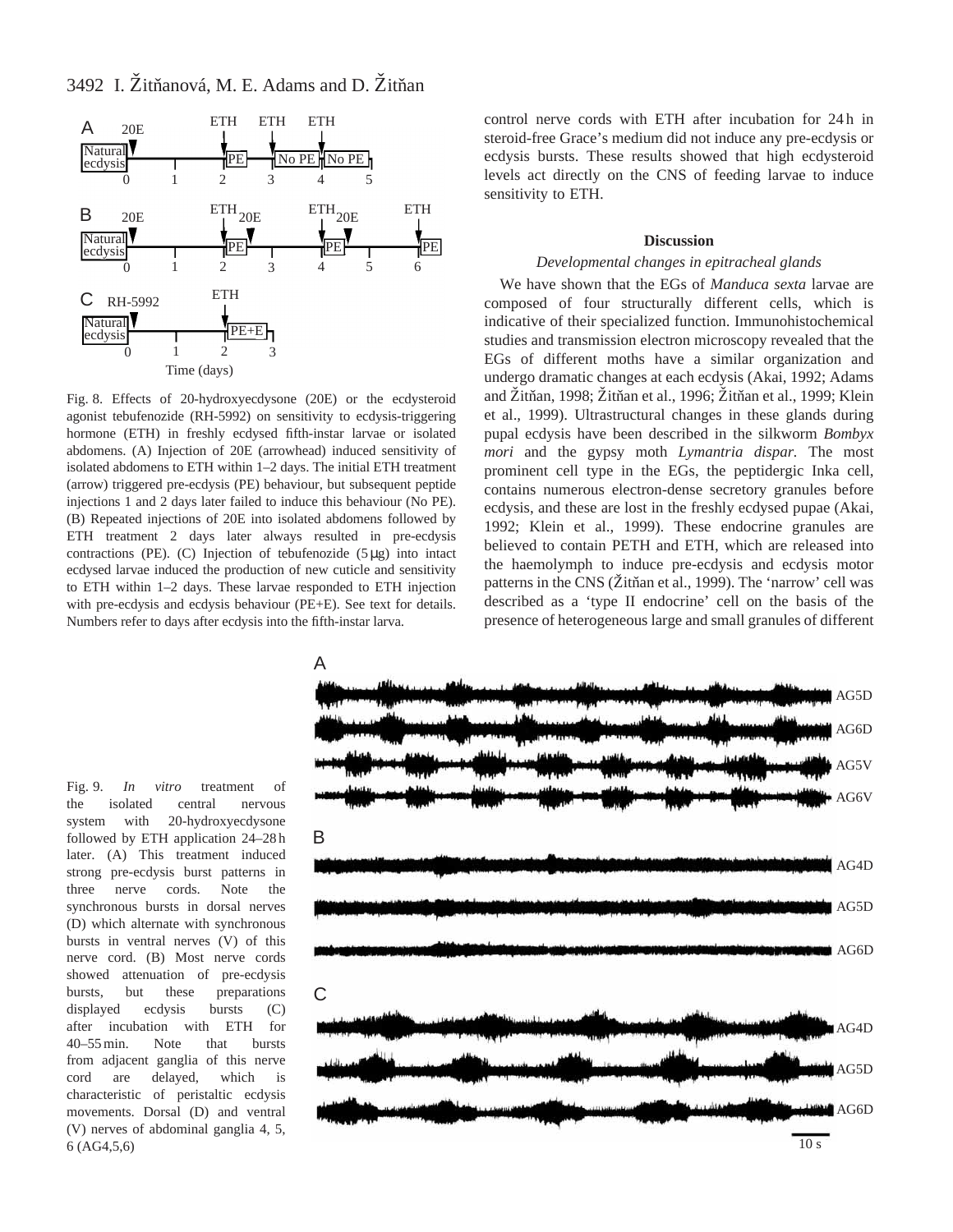electron density (Klein et al., 1999). The reduction in size of the cell and the disappearance of its large electron-lucent granules following pupation (Klein et al., 1999) may indicate the release of some compounds from these cells at ecdysis, but their hypothesized endocrine function has yet to be demonstrated. The precise roles of the exocrine cell and the canal cell are also unknown. Our observations indicate that the exocrine cell projects a narrow cytoplasmic process through the canal cell into the tracheal lumen. We suggest that the contents of the exocrine cell are released into the lumen between the old and new tracheal layers during larval and pupal ecdysis. This secretion may contain substances that help in the shedding of old trachei.

The exocrine components of the epitracheal glands resemble paired Verson's glands attached to the dorsal epidermis of each segment. These exocrine organs are composed of the secretory, saccule and duct cells, which remain relatively small and intact during the feeding stages but enlarge considerably when ecdysteroid levels increase in the pharate larvae and pharate pupae. Experiments *in vivo* and *in vitro* have shown that protein synthesis in these glands is controlled by ecdysteroids (Lane et al., 1986; Horwath and Riddiford, 1988). These glands secrete polypeptide products to coat the epicuticle during larval and pupal ecdysis, and this is associated with an apparent decrease in the size of the glands. The Verson's glands degenerate several days after pupation (Lane et al., 1986), suggesting that the exocrine functions and ecdysteroid regulation of epitracheal and Verson's glands may be similar.

# *Ecdysteroid regulation of the* eth *gene in Inka cells*

Tebufenozide mimics the action of natural ecdysteroids in many bioassays (Dhadialla et al., 1998; Farkaš and Sláma, 1999). Indeed, we show here that both elevated ecdysteroid levels and injected tebufenozide stimulate the production of Inka cell peptides and their precursors in fifth-instar larvae. In a previous study, we demonstrated that ecdysteroids induce the expression of the ecdysone receptor EcR-B1 in Inka cells, and this may interact with the ecdysteroid receptor response element (direct repeat of AGGTCA) in the *eth* gene to induce its expression (Žitňan et al., 1999). The natural ecdysteroid receptor is a heterodimer formed by ecdysone receptor (EcR) and ultraspiracle (USP) (Yao et al., 1992; Yao et al., 1993) gene products. Distinct EcR and USP isoforms bind to the response elements of specific genes and determine the fate of different cells and organs throughout insect development (Talbot et al., 1993; Thummel, 1995; Antoniewski et al., 1996). The presence of steroid response elements in peptide hormone genes is rather uncommon. So far, these elements have been identified only in the promoter regions of the *Drosophila* and *Manduca eth* genes (Park et al., 1999; Žitňan et al., 1999) and in the oxytocin gene (Richard and Zingg, 1990; Mohr and Schmitz, 1991). We found that EcR and USP are expressed in the nuclei of Inka cells, and this receptor complex binds specifically to the direct repeat of the *eth* gene (V. Filipov, Y. Park, D. Žitňan, M. E. Adams and S. S. Gill, unpublished results). These results indicate that *eth* gene expression may be

under the direct control of high ecdysteroid levels. However, a decline in steroid levels is required for the release of PETH and ETH and for the consequent reduction in the size of the EGs (Zitňan et al., 1999; Kingan and Adams, 2000). Released peptides activate different motor units in the CNS to induce the ecdysis behavioural sequence (Žitňan and Adams, 2000).

## *Mechanisms of ecdysteroid action on the CNS*

We have shown that ETH injection induces ecdysis behaviour in pharate larvae and pupae with high ecdysteroid levels. These animals were able to repeat this behaviour 1 day later in response to the natural release of PETH and ETH and to shed their cuticle. In contrast, animals treated with ETH after the ecdysteroid peak had declined displayed strong and longlasting ecdysis behaviour, but failed to ecdyse as a result of insufficient thinning of the old cuticle at this time (−6 to −10 h). In both cases, peptide injection probably causes inactivation and/or internalization of ETH receptors in the CNS, and these have to be expressed again in order for ecdysis to be completed. We suggest that the high ecdysteroid levels in the first experimental group are sufficient to induce the expression of these receptors and to recover the sensitivity of the CNS to ETH. Natural release of Inka cell peptides 1 day later therefore results in complete ecdysis. Our experiments in which 20E or tebufenozide was injected into freshly ecdysed larvae that were subsequently treated with ETH *in vivo* provide evidence that ecdysteroids are required for the induction of CNS sensitivity to ETH. *In vitro* experiments showed that this sensitivity results from a direct action of 20E on the CNS. These results indicate that a pulse of ecdysteroids before each ecdysis induces the expression of receptors for PETH and ETH, which enables the CNS to respond to Inka cell peptide hormones.

The CNS undergoes dramatic changes during metamorphosis (Truman, 1990; Žitňan et al., 1993). For example, several motoneurons controlling larval pre-ecdysis contractions show obvious regression of axonal and dendritic arborizations before pupal ecdysis and die shortly after pupation, while other motoneurons survive until adult emergence (Levine and Weeks, 1989). These changes result in suppressed pre-ecdysis behaviour, while a normal ecdysis motor pattern prevails during pupation (Miles and Weeks, 1991; Weeks and Truman, 1984). Experimental evidence shows that changing levels of ecdysteroids and juvenile hormone (JH) in the last larval instar control the regression of some pre-ecdysis-specific neurons. The absence of JH during the first ecdysteroid peak determines the fate of these neurons, while the second ecdysteroid peak initiates their degenerative changes (Weeks and Truman, 1985; Weeks and Truman, 1986). Expression of the ecdysteroid receptor isoform EcR-B1 in the CNS neurons coincides with these regressive responses (Truman et al., 1994; Schubiger et al., 1998). The attenuation of pre-ecdysis bursts in our isolated nerve cord preparations may indicate that 20E treatment induced this neuronal regression in the absence of JH *in vitro*. These data also suggest that the continued presence of JH is important for maintaining a functional pre-ecdysis circuitry in the larval stages.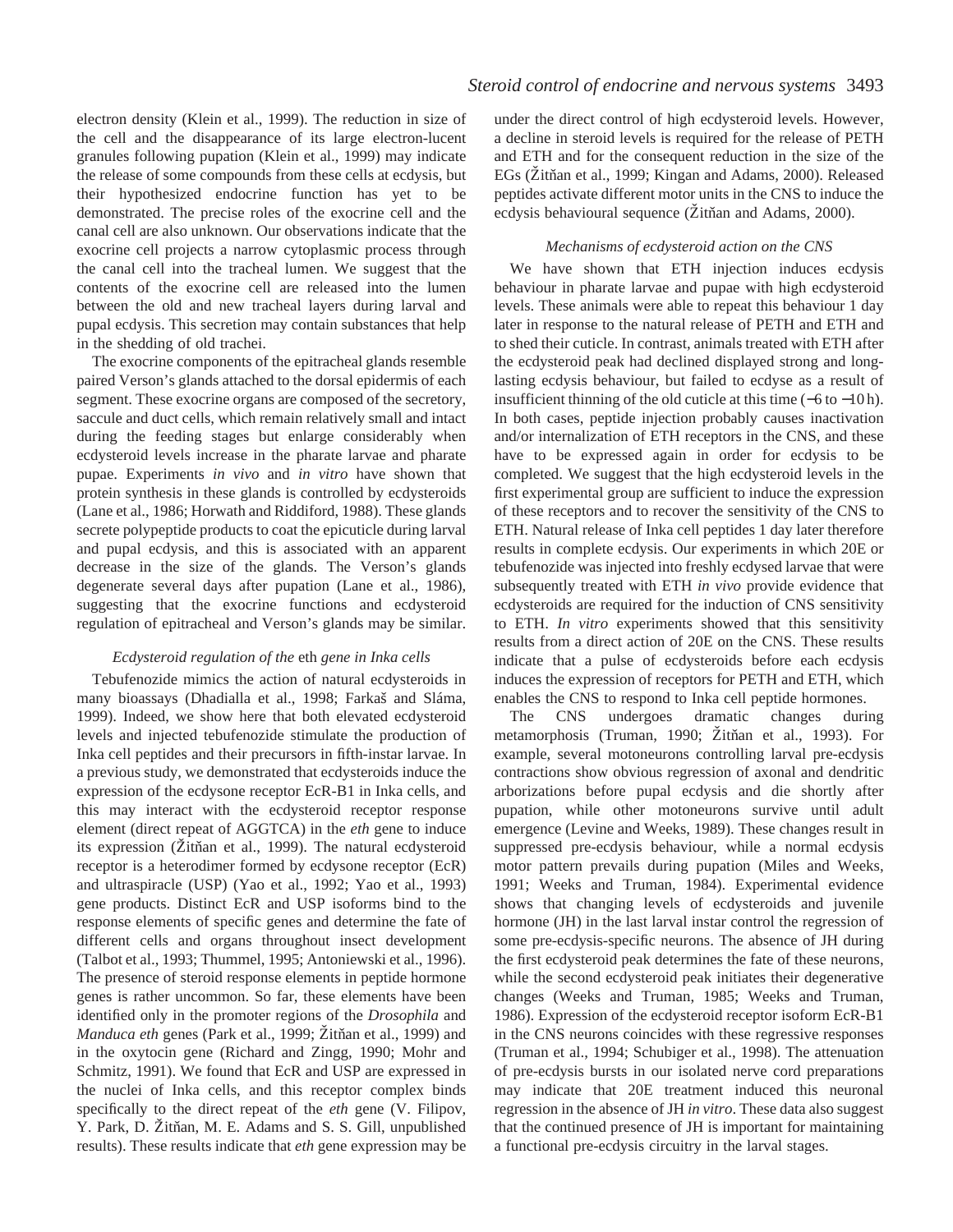# 3494 I. Žitňanová, M. E. Adams and D. Žitňan

## *Comparative aspects of steroid regulation of peptide genes*

Vertebrate gonadal and adrenal steroid hormones control a wide variety of vital organ functions and metabolic pathways by regulating neuropeptide gene expression (Harlan, 1988; Crowley and Amico, 1993; Woods et al., 1998). For example, steroids regulate a number of brain functions, including the expression and release of neurotransmitters, neural development, cell death and various types of behaviour such as feeding, courtship and mating (Pfaff, 1980; Spindler, 1997). The specificity of steroid action is determined by the expression of a particular receptor for a given steroid in a subpopulation of similar neurons (Rainbow et al., 1982; Schumacher et al., 1990). Vertebrate steroids also influence endocrine/paracrine functions. For example, glucocorticoids have been implicated in the regulation of peptide gene expression in pancreatic islets, which is associated with intense proliferation of endocrine cells (Myrsen-Axcrona et al., 1997). Oestradiol and progesterone stimulate the secretion of luteinizing hormone and pro-opiomelanocortin peptides and increase the number of endocrine cells secreting these hormones (Kandeel and Swerloff, 1997). These observations show that the basic principles of the hormonal regulation of development and behaviour in vertebrates are in many respects similar to those described in insects (Spindler, 1997; Levine and Weeks, 1989; Žitňan et al., 1999).

*Manduca sexta* and *Drosophila melanogaster* are excellent models for investigating developmental changes induced by steroid and peptide hormones that result in the behavioural sequence leading to ecdysis (Weeks and Truman, 1986; Baker et al., 1999; Žitňan et al., 1999; Žitňan and Adams, 2000). In this paper, we have shown that ecdysteroids are involved in the regulation of morphological changes in the EGs during larval development and metamorphosis. We also provide evidence that increased levels of ecdysteroids simultaneously control the expression of peptides in Inka cells and induce CNS sensitivity to ETH before larval and pupal ecdysis.

Other arthropods, such as crustaceans, periodically shed their hard exoskeleton. The identification and functional analysis of several neuropeptides produced by the nervous and endocrine organs of crabs and lobsters have provided new insights into the endocrine regulation of ecdysis in crustaceans and insects (Gammie and Truman, 1997; Chung et al., 1999; Phlippen et al., 2000). Such studies on crustacean models complement those carried out in insects and may reveal new aspects of arthropod endocrinology. Since the mechanisms of steroid and peptide action are similar in both vertebrates and arthropods, findings in relatively simple invertebrate organisms may be applicable to much more complex vertebrate systems.

We thank Dr T. S. Dhadialla for providing tebufenozide (RH-5992) and Dr Peter Takác**˘** for helpful comments on the manuscript. This work was supported by grants from the National Institute of Health (AI 40555) and Vedecká Grantová Agentúra (95/5305/800 and 2/7168/20).

### **References**

- Adams, M. E. and Žitňan, D. (1997). Identification of ecdysis-triggering hormone in the silkworm *Bombyx mori*. *Biochem. Biophys. Res. Commun.* **230**, 188–191.
- **Akai, H.** (1992). Ultrastructure of epitracheal gland during larval–pupal molt of *Bombyx mori*. *Cytologia* **57**, 195–201.
- **Antoniewski, C., Mugat, B., Delbac, F. and Lepesant, J. A.** (1996). Direct repeats bind the EcR-USP receptor and mediate ecdysteroid responses in *Drosophila melanogaster*. *Mol. Cell. Biol*. **16**, 2977–2986.
- **Baker, J. D., McNabb, S. L. and Truman, J. W.** (1999). The hormonal coordination of behaviour and physiology at adult ecdysis in *Drosophila melanogaster*. *J. Exp. Biol.* **202**, 3037–3048.
- **Bell, R. A. and Joachim, F. A.** (1976). Techniques for rearing laboratory colonies of tobacco hornworms and pink bollworms. *Ann. Ent. Soc. Am.* **69**, 365–373.
- **Bollenbacher, W. E., Smith, S. L., Goodman, W. and Gilbert, L. I.** (1981). Ecdysteroid titer during the larval–pupal–adult development of the tobacco hornworm, *Manduca sexta*. *Gen. Comp. Endocr.* **44**, 302–306.
- **Chung, J. S., Dircksen, H. and Webster, S. G.** (1999). A remarkable, precisely timed release of hyperglycemic hormone from endocrine cells in the gut is associated with ecdysis in the crab *Carcinus maenas*. *Proc. Natl. Acad. Sci. USA* **96**, 13103–13107.
- **Copenhaver, P. F. and Truman, J. W.** (1982). The role of eclosion hormone in the larval ecdysis of *Manduca sexta*. *J. Insect Physiol.* **28**, 695–701.
- **Crowley, R. C. and Amico, J. A.** (1993). Gonadal steroid modulation of oxytocin and vasopressin gene expression in the hypothalamus of the osmotically stimulated rat. *Endocrinology* **133**, 2711–2718.
- **Dhadialla, T. S., Carlson, G. R. and Le, D. P.** (1998). New insecticides with ecdysteroidal and juvenile hormone activity. *Annu. Rev. Ent.* **43**, 545–569.
- Farkas, R. and Sláma, K. (1999). Effect of bisacylhydrazine ecdysteroid mimics (RH-5849 and RH-5992) on chromosomal puffing, imaginal disc proliferation and pupariation in larvae of *Drosophila melanogaster*. *Insect Biochem. Mol. Biol*. **29**, 1015–1027.
- **Gammie, S. C. and Truman, J. W.** (1997). Neuropeptide hierarchies and the activation of sequential motor behaviors in the hawkmoth, *Manduca sexta. J. Neurosci.* **17**, 4389–4397.
- **Harlan, R. E.** (1988). Regulation of neuropeptide gene expression by steroid hormones. *Mol. Neurobiol.* **2**, 183–200.
- **Hewes, R. S. and Truman, J. W.** (1994). Steroid regulation of excitability in identified insect neurosecretory cells. *J. Neurosci*. **14**, 1812–1819.
- **Horwath, K. L. and Riddiford, L. M.** (1988). Stage and segment specificity of the secretory cell of the dermal glands of the tobacco hornworm, *Manduca sexta. Dev. Biol.* **130**, 365–373.
- Jan, L. Y. and Jan, Y. N. (1982). Antibodies to horseradish peroxidase as specific neuronal markers in *Drosophila* and in grasshopper embryos. *Proc. Natl. Acad. Sci. USA* **79**, 2700–2704.
- **Kandeel, F. R. and Swerdloff, R. S.** (1997). The interaction between betaendorphin and gonadal steroids in regulation of luteinizing hormone (LH) secretion and sex steroid regulation of LH and proopiomelanocortin peptide secretion by individual pituitary cells. *Endocrinology* **138**, 649–656.
- **Kingan, T. G.** (1989). A competitive enzyme-linked immunosorbent assay: applications in the assay of peptides, steroids and cyclic nucleotides. *Analyt. Biochem.* **183**, 283–289.
- **Kingan, T. G. and Adams, M. E.** (2000). Ecdysteroids regulate secretory competence in Inka cells. *J. Exp. Biol.* **203**, 3011–3018.
- **Kingan, T. G., Gray, W., Žitňan, D. and Adams, M. E.** (1997). Regulation of ecdysis-triggering hormone release by eclosion hormone. *J. Exp. Biol*. **200**, 3245–3256.
- **Klein, C., Kallenborn, H. G. and Radlicki, C.** (1999). The Inka cell and its associated cells: ultrastructure of the epitracheal glands in the gypsy moth, *Lymantria dispar*. *J. Insect Physiol.* **45**, 65–73.
- **Koolman, J. and Karlson, P.** (1985). Regulation of ecdysteroid titer: Degradation. In *Comprehensive Insect Physiology Biochemistry and Pharmacology* (ed. G. A. Kerkut and L. I. Gilbert), pp. 343–361. Oxford: Pergamon Press.
- **Lane, S., Riddiford, L. M., Truman, J. W. and Conitz, J.** (1986). Development of the prepupal Verson's gland of the tobacco hornworm, *Manduca sexta* and its hormonal control. *J. Exp. Zool.* **240**, 83–94.
- **Levine, R. B. and Weeks, J. C.** (1989). Reorganization of neural circuits and behavior during inset metamorphosis. In *Perspectives in Neural Systems and Behavior* (ed. T. J. Carew and D. Kelley), pp. 195–228. New York: Alan R. Liss, Inc.